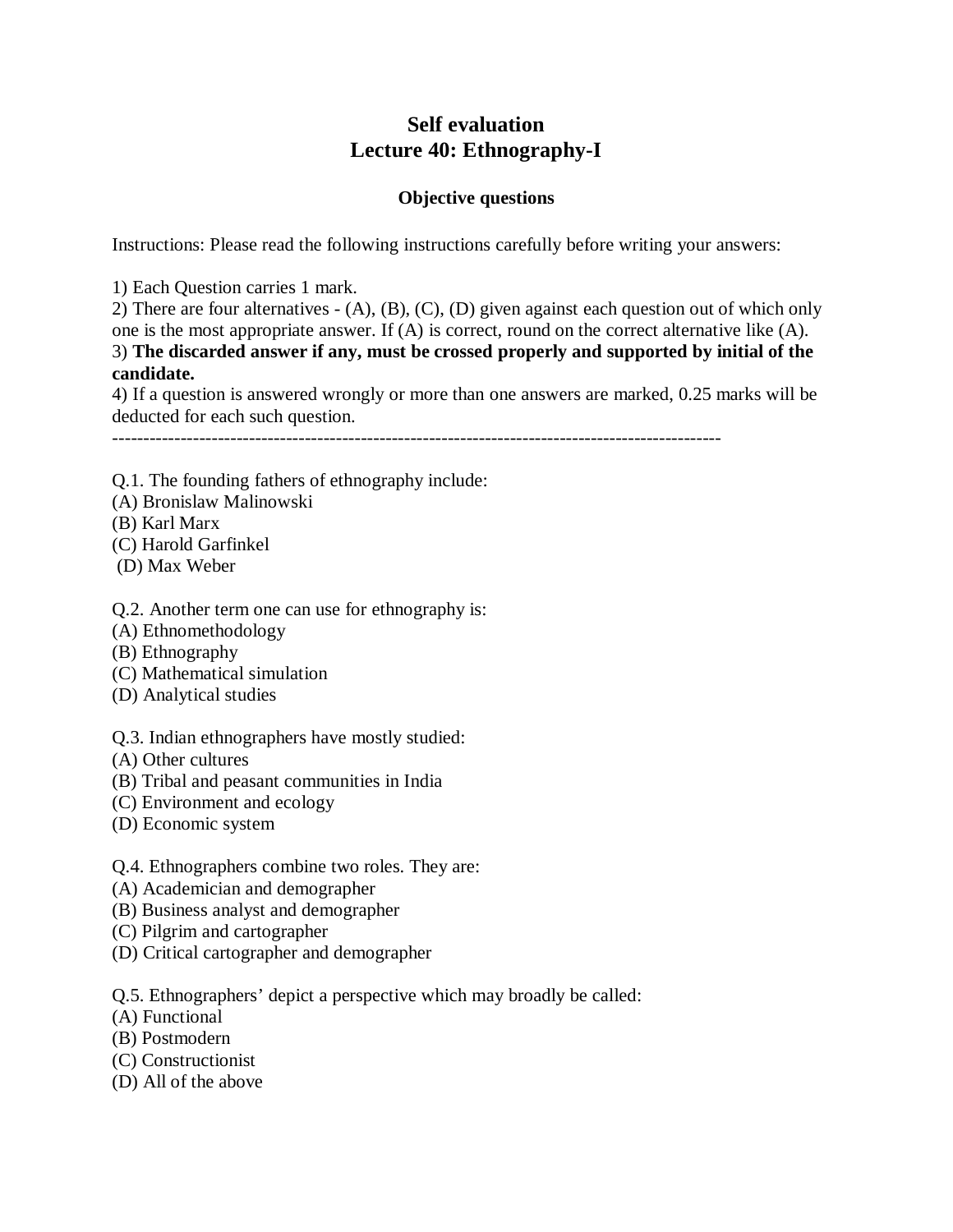- Q.6. The goal of ethnography includes:
- (A) Study of worldviews of the natives
- (B) Explaining change
- (C) Contextualizing specific problems
- (D) All of the above

Q.7. Critique of ethnography cover:

- (A) Lack of generalizability
- (B) Thick description without a theory
- (C) Lack of exactness
- (D) All of the above

Q.8. Reliability implies:

- (A) Findings can be reproduced and are not accidental
- (B) Lack of predictability
- (C) Lack of validity
- (D) None of the above
- Q.9. The concept of etic and emic was developed by:
- (A) Kenneth Pike
- (B) Franz Boas
- (C) Oscar Lewis
- (D) None of these
- Q.10. Methodology of TNA makes use of:
- (A) Case study method
- (B) Sample survey
- (C) Combination of qualitative and quantitative methods
- (D) Mathematical modeling

### **Subjective questions**

- Q.1. Define ethnography. How is it different from population census? What methods are usually combined with ethnography?
- Q.2. Who are the founding fathers of ethnography? What did they study?
- Q.3. What are etic and emic perspectives? Who developed the concept of emic perspective? How do ethnographers claim to understand a social issue from emic perspective?
- Q.4. Develop a research design for studying Training Needs Assessment (TNA) of elected representatives (ER) of gram panchayats. What is the necessity for conducting TNA among ER of gram panchayats?